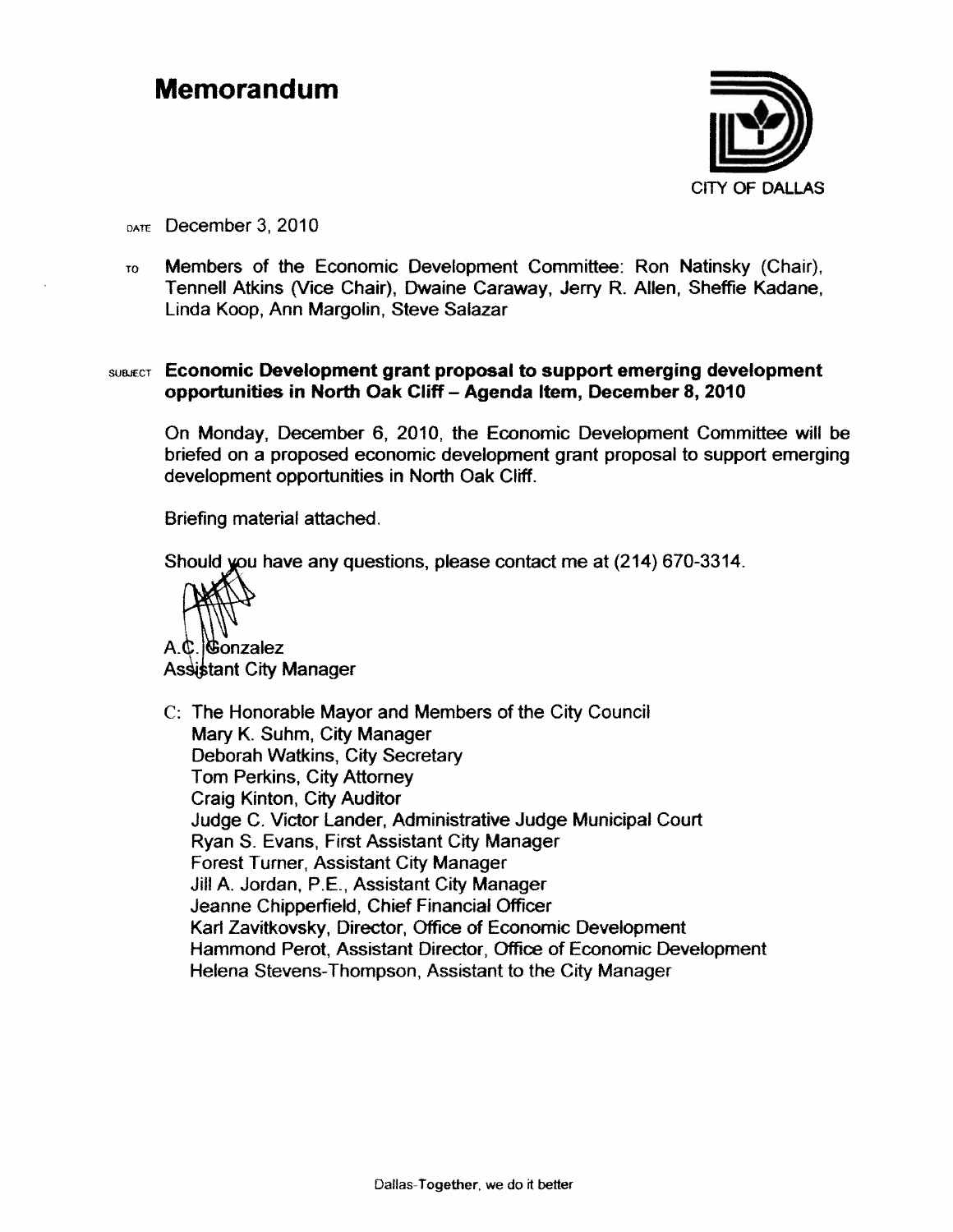#### **Economic development grant proposal to support emerging development opportunities in North Oak Cliff**

# Economic Development Committee

December 6, 2010



**B** Economic Vibrancy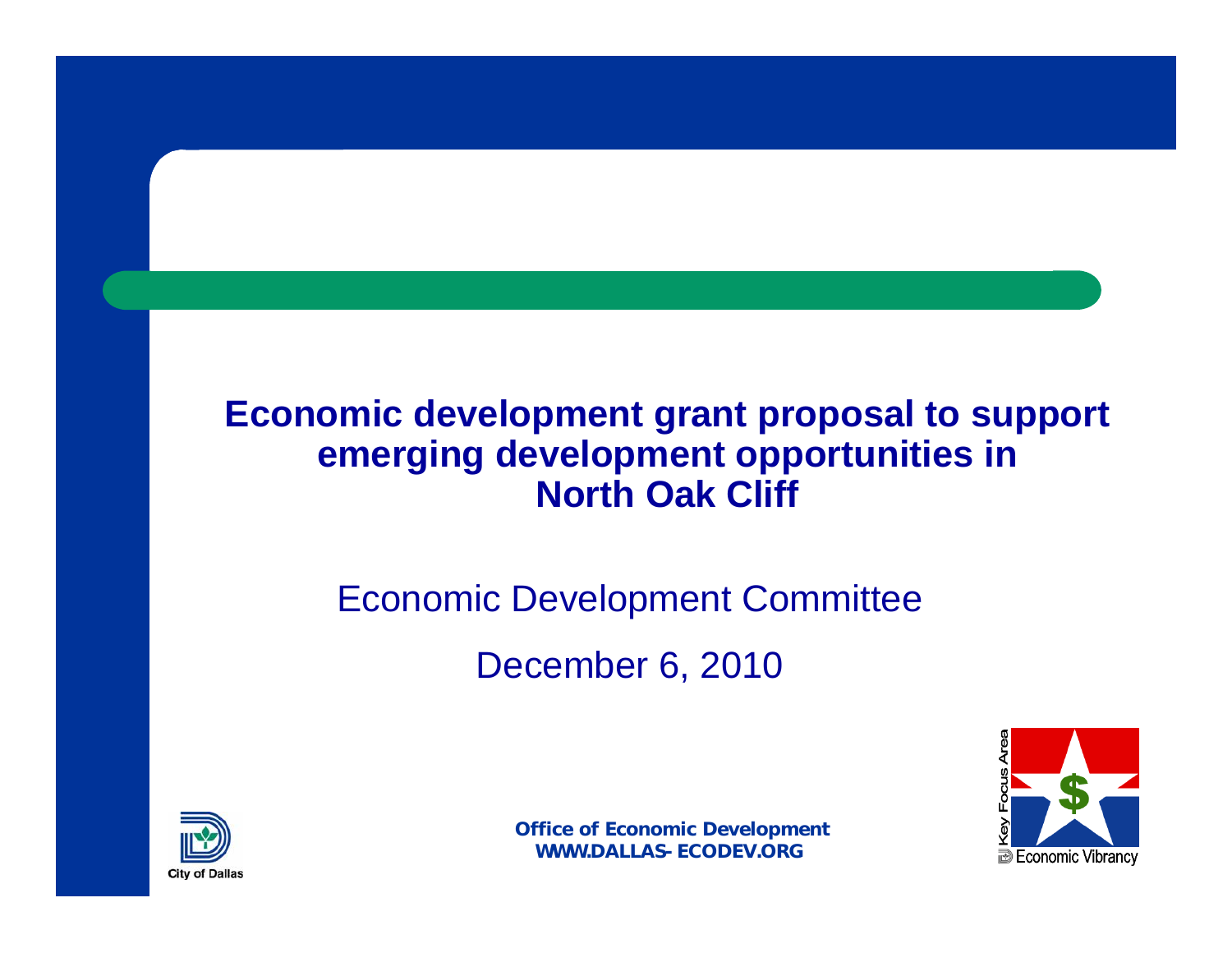#### **Purpose**

- Review the proposed economic development grant agreement in support of the initial phase of the Bishop Arts Village project.
- Obtain Economic Development Committee approval for consideration of the agreement by City Council on December 8, 2010.

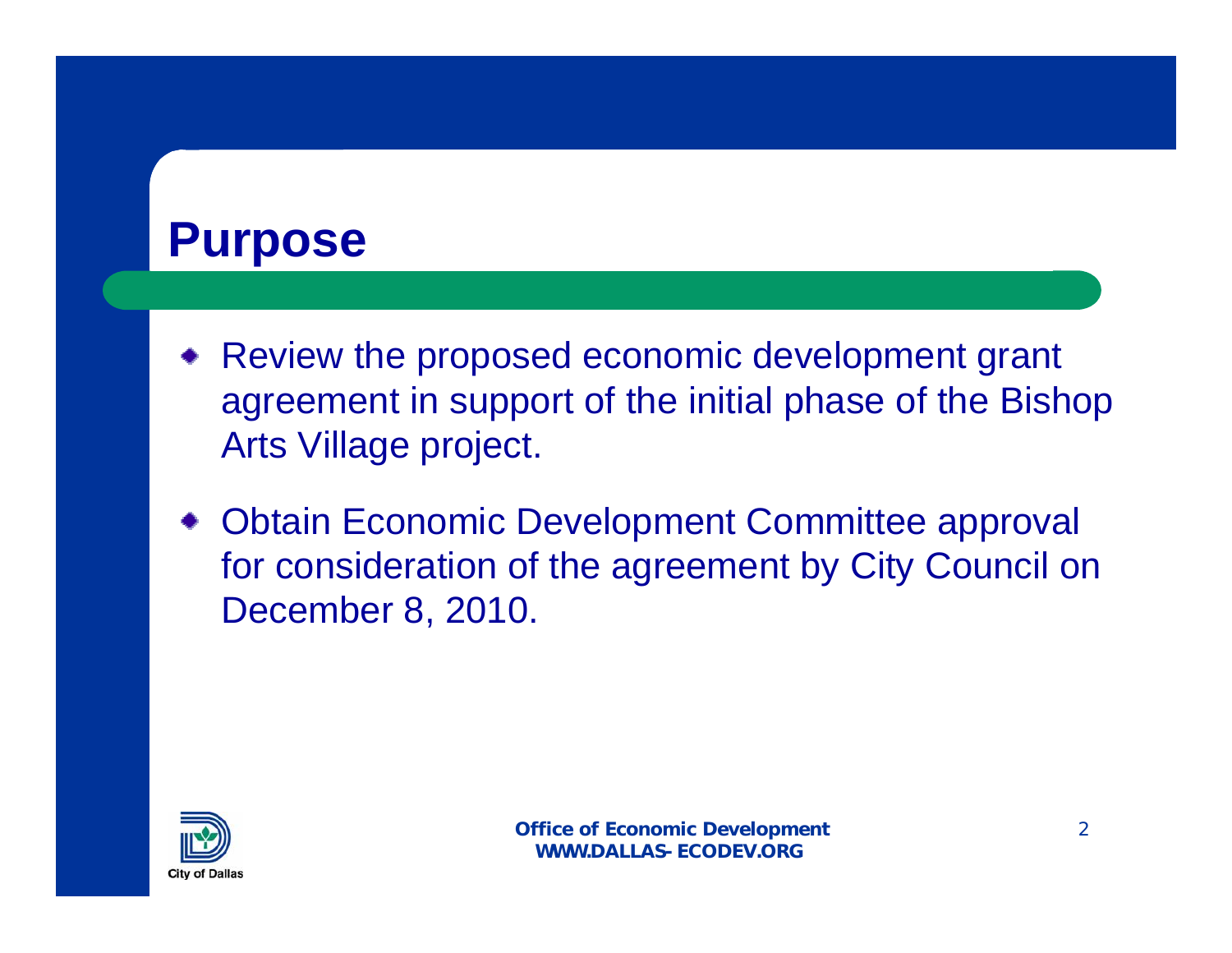# **Overview**

- Urban revitalization is underway in the North Oak Cliff area as seen in the success of the Bishop Arts retail district and new businesses throughout North Oak Cliff.
- The area is still transitioning and City support will be needed to encourage new housing and mixed-use development.



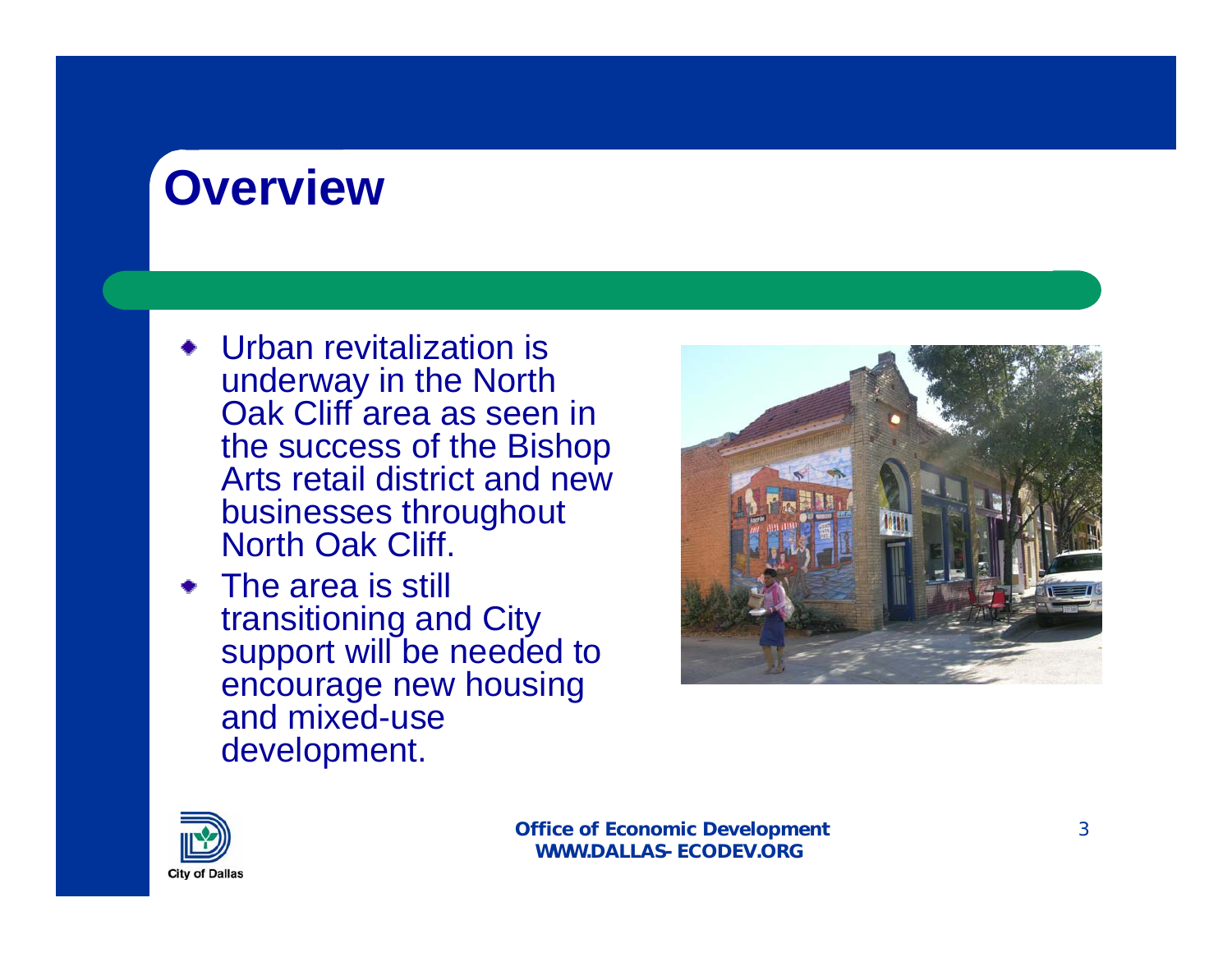#### **Overview**

- Getting "in front of the market" in emerging areas will allow for more coordinated development.
- A potential multi-phased project would build on the success of the Bishop Arts District and provide linkages to the Jefferson Boulevard and Davis Street corridors is in the conceptual stages.



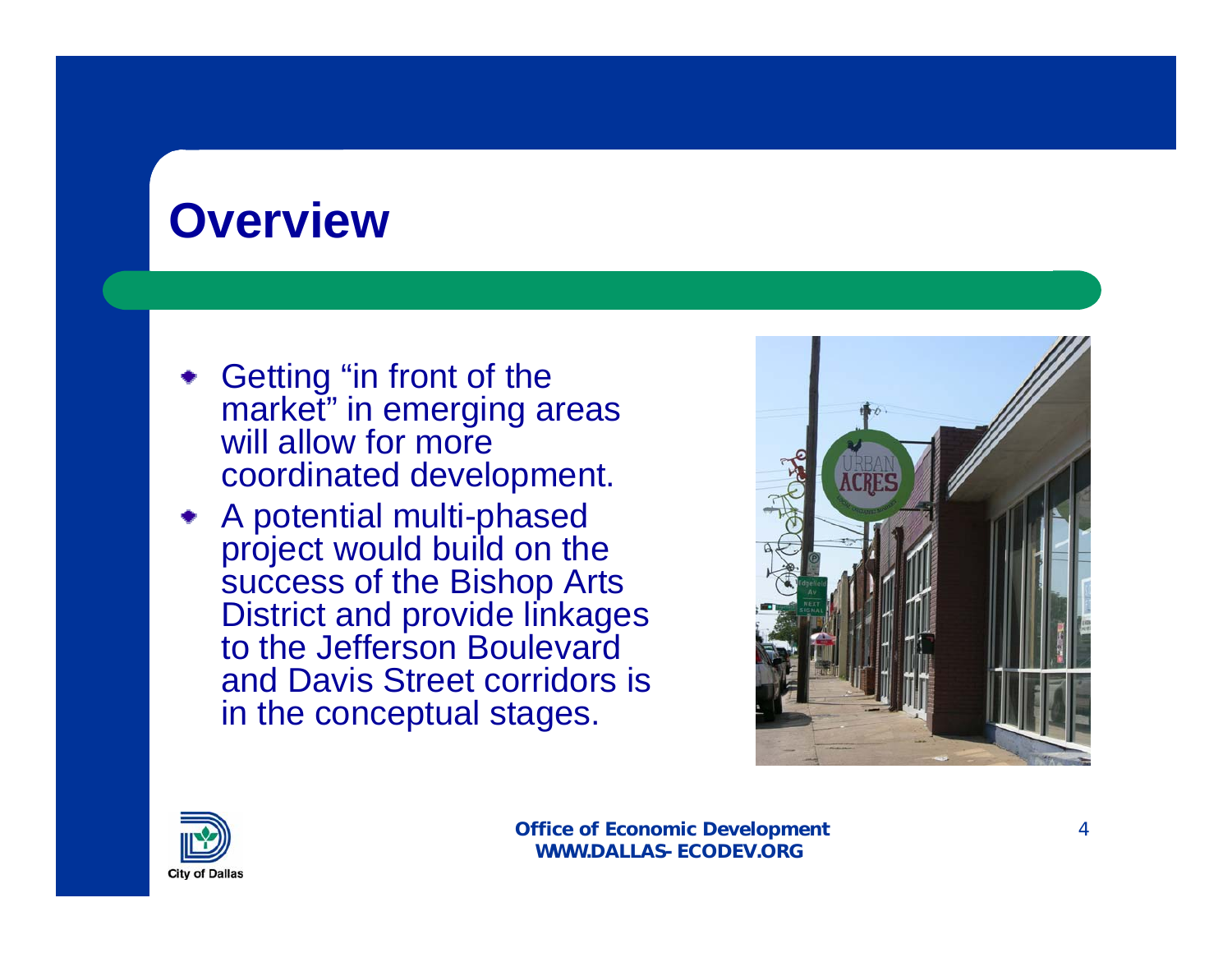### **Bishop Arts Village – Phase I**

\*Bishop Arts Village, LLC (an affiliate of Exxir Capital) has already invested \$5 million in property acquisition in the area.

The initial phase of a proposed Bishop Arts Village project involves project feasibility evaluation, due diligence, and land assembly.

Locations throughout the "garden district area" of North Oak Cliff are being considered.



**Garden District Area of North Oak Cliff** 





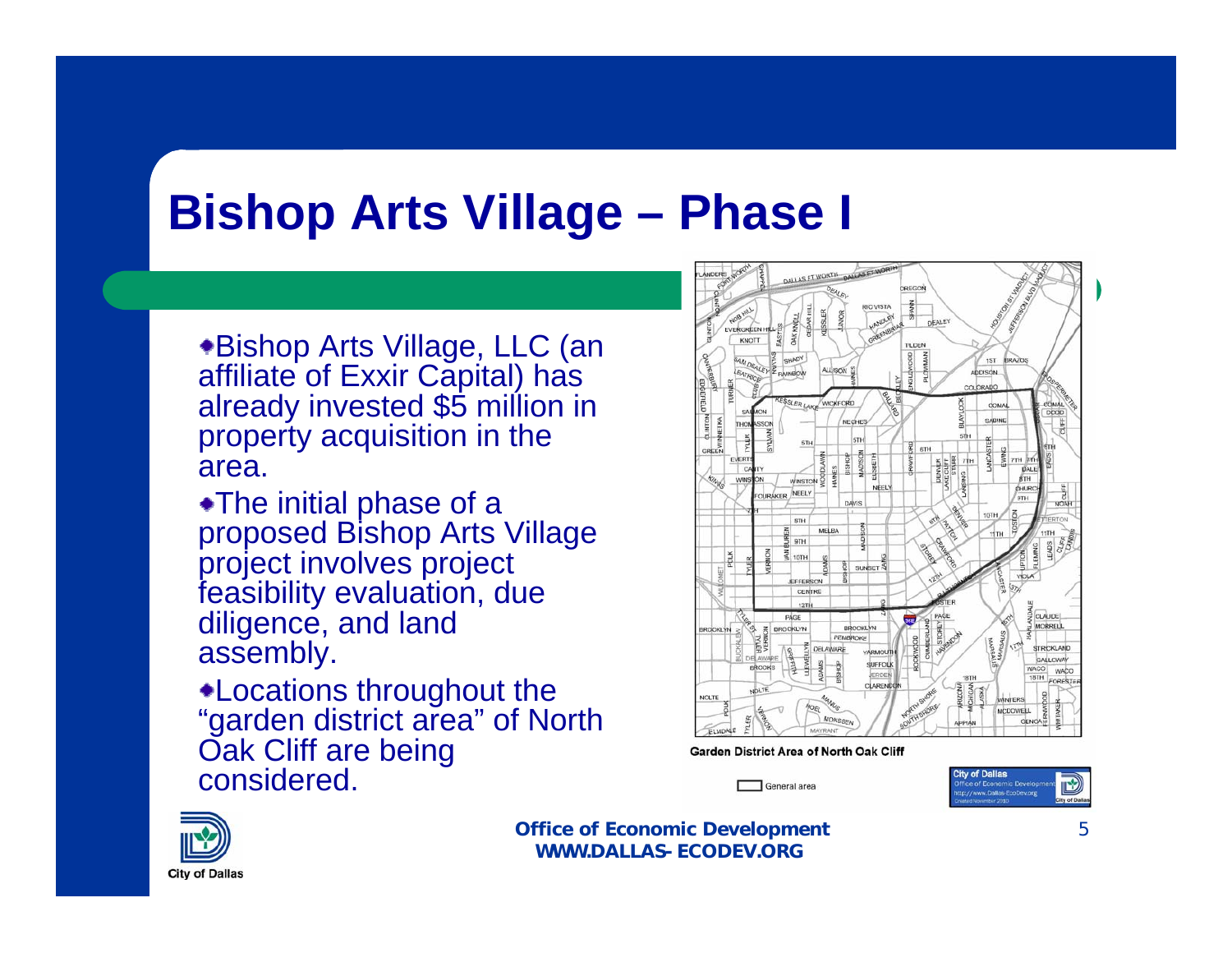## **Economic Development Grant Agreement**

- A proposed Chapter 380 economic development grant in the amount of \$2,000,000 from 2006 General Obligation Bond (Prop 8) Funds would support Phase I of the Bishop Arts Village project.
- Funds would be used for the acquisition of real property and related due diligence costs.
- The grant is conditional and subject to the following:
	- Developer agrees to assemble property for future development, conduct due diligence as required, and develop a project scope for Phase II vertical development.
	- The City and Owner will work to finalize the project scope and future phasing upon completion of the above.
	- If the developer does not move ahead with a Phase II vertical development or cannot reach an agreement with the City on the vertical project scope and phasing **by December 31, 2015.**
	- **Developer agrees to give the City collateral property or the cash equivalent equal to the \$2 million City grant.**

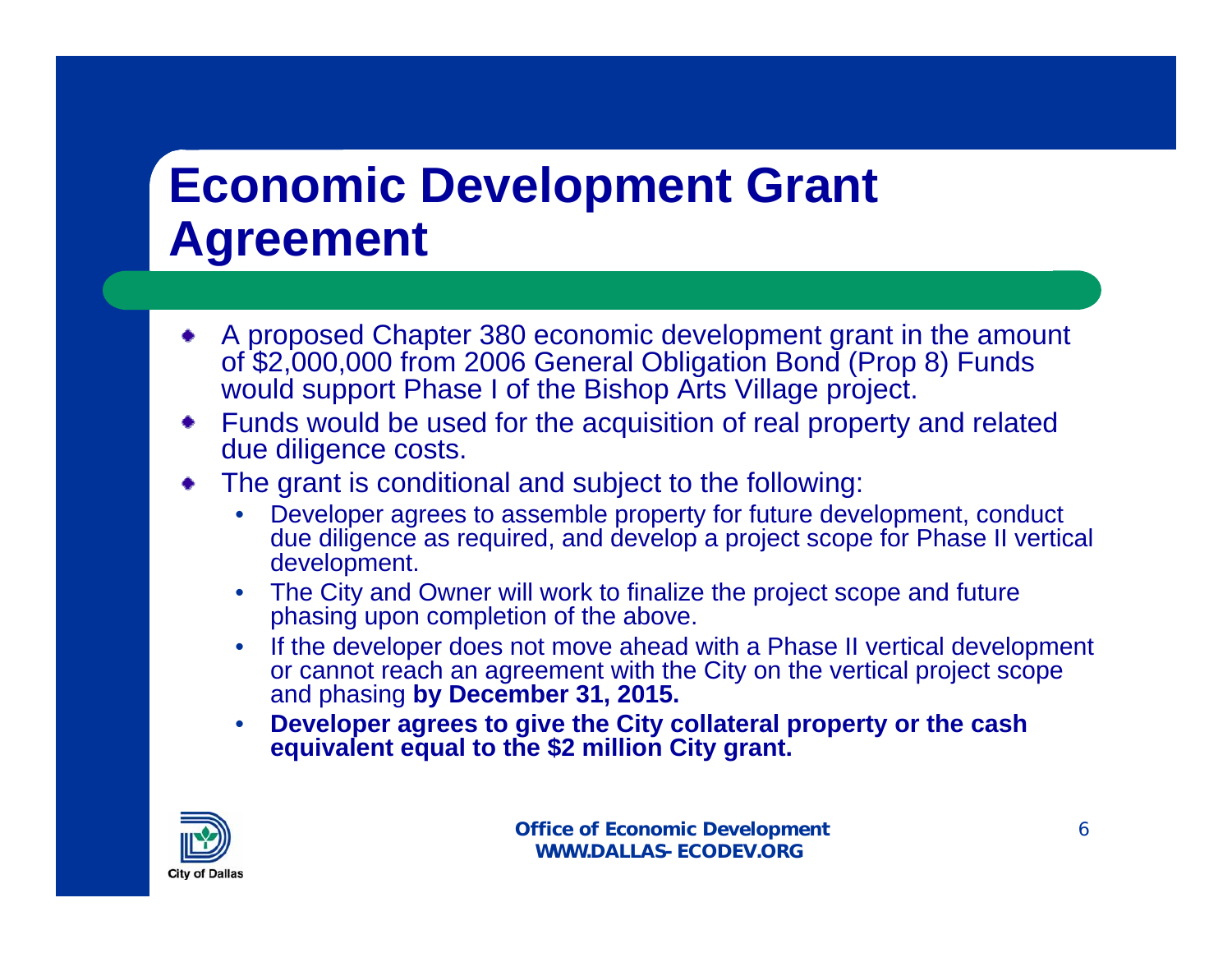### **Economic Development Grant Agreement continued**

- This conditional grant allows for continued negotiations towards a larger pedestrian oriented village project.
- Additional incentives will be needed for future phases to support redevelopment costs such as utility upgrades, streetscape and public open space improvements, demolition, and historic façade restoration.

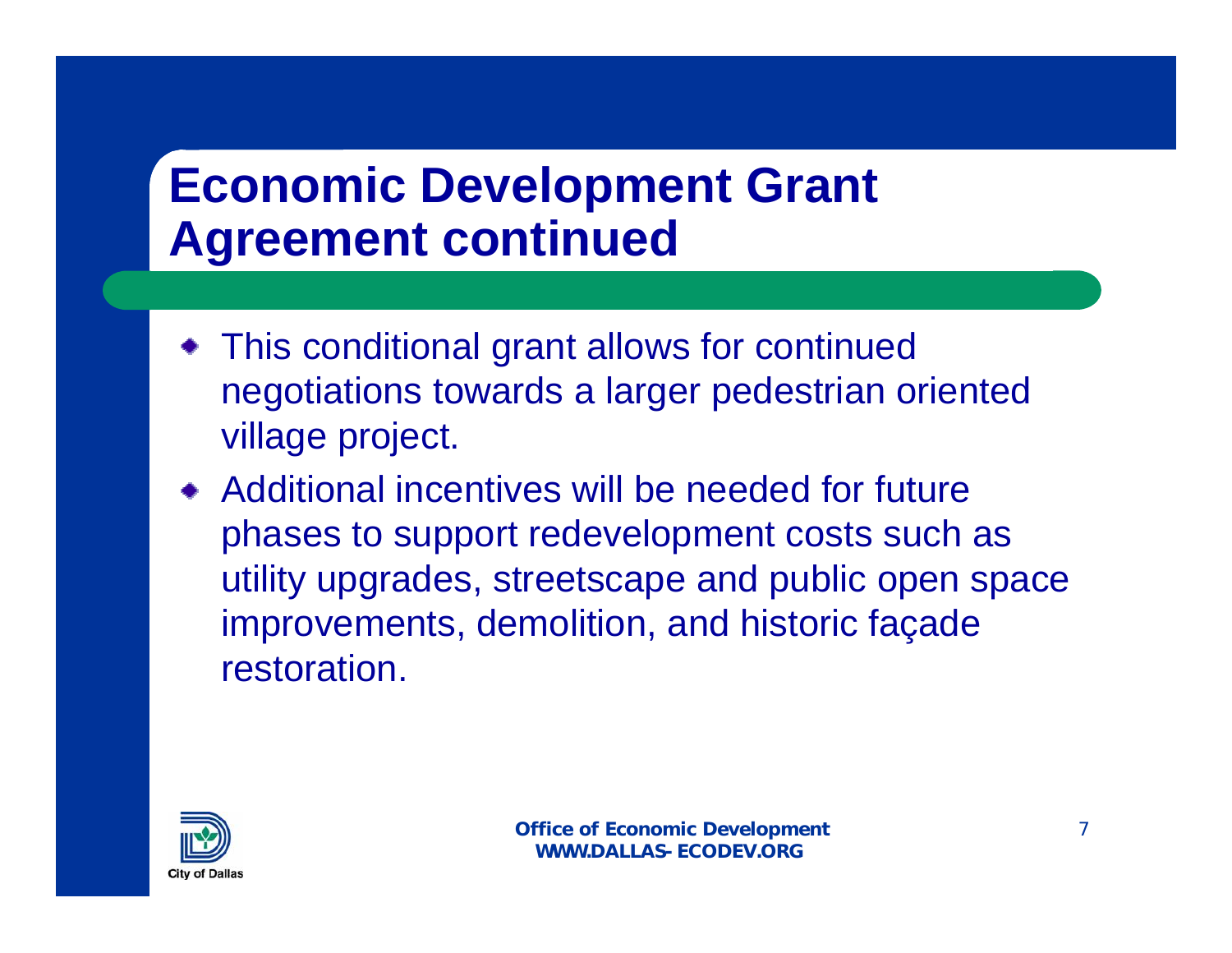#### **Future Programs to Consider**

- During the course of Phase I, staff and the developer will evaluate the potential to create a tax increment financing district (TIF District).
- Other financing programs that may be considered include additional general obligation bond funding, the City of Dallas Regional Center (CDRC), New Markets Tax Credits (NMTC), and programs through the City's Housing Department.

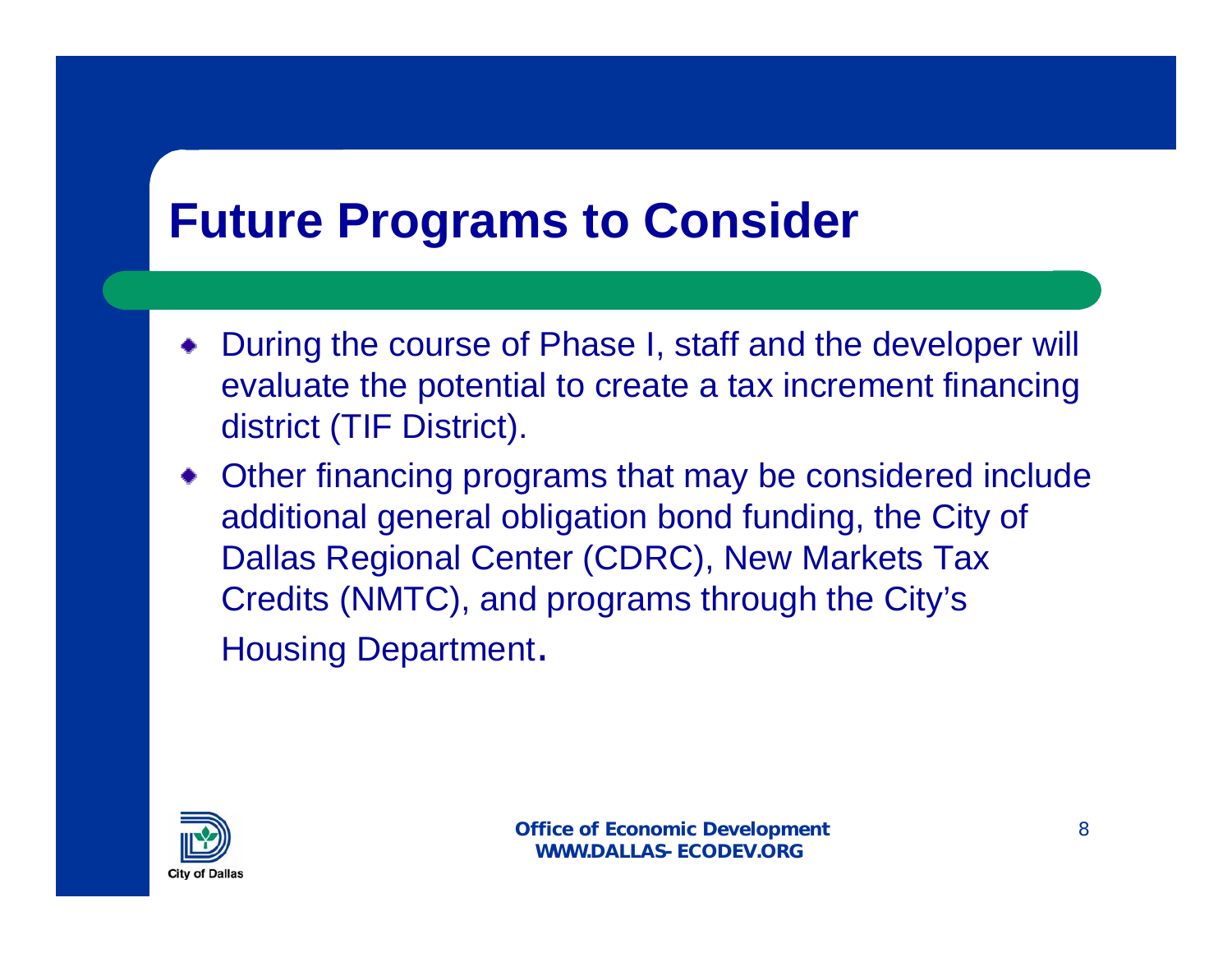# **Bishop Arts Village, LLC –Background**

- Bishop Arts Village LLC (BAV) has been incorporated in Texas for the sole purpose of developing the Bishop Arts area of North Oak Cliff, Dallas.
- BAV's principals, designers and city planners share an average experience of over 30 years in all aspects of real estate (acquisition, finance, development, construction, management and syndication) in markets the world over.
- The BAV team has collectively sponsored, structured or executed real estate transactions, in Europe, Asia and USA, totaling 25 million square feet and approximately \$3 billion in value, involving residential, retail, office, and multifamily (*See Appendix for more background*).

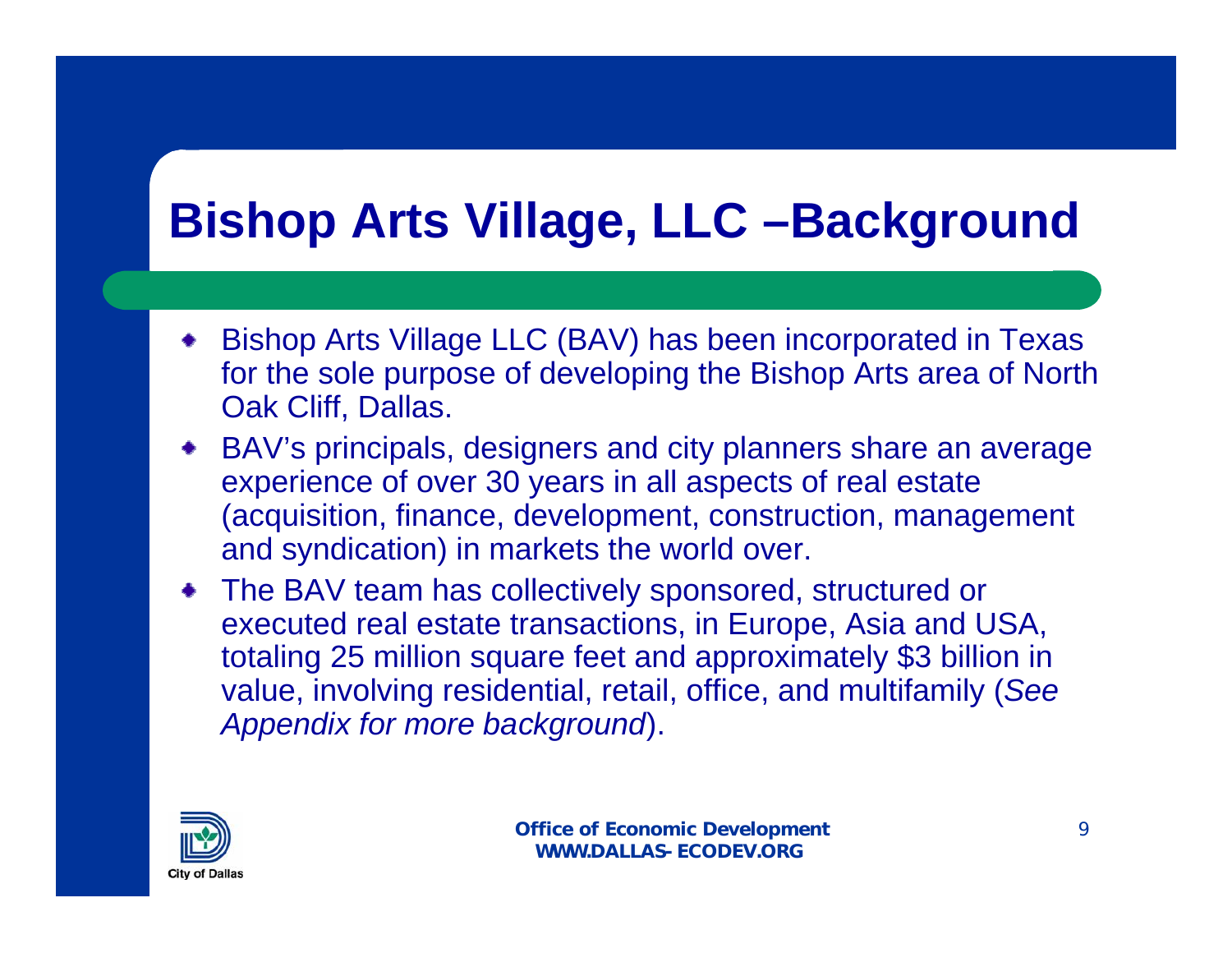### **Bishop Arts Village, LLC –Background continued**

- One example of the BAV group members' involvement in a successful public-private partnership includes the Paseo Nuevo project in Santa Barbara, CA.
- In partnership with the City's Redevelopment Authority, an overall vision was set to create a shopping and gathering destination in a once blighted area of downtown Santa Barbara.



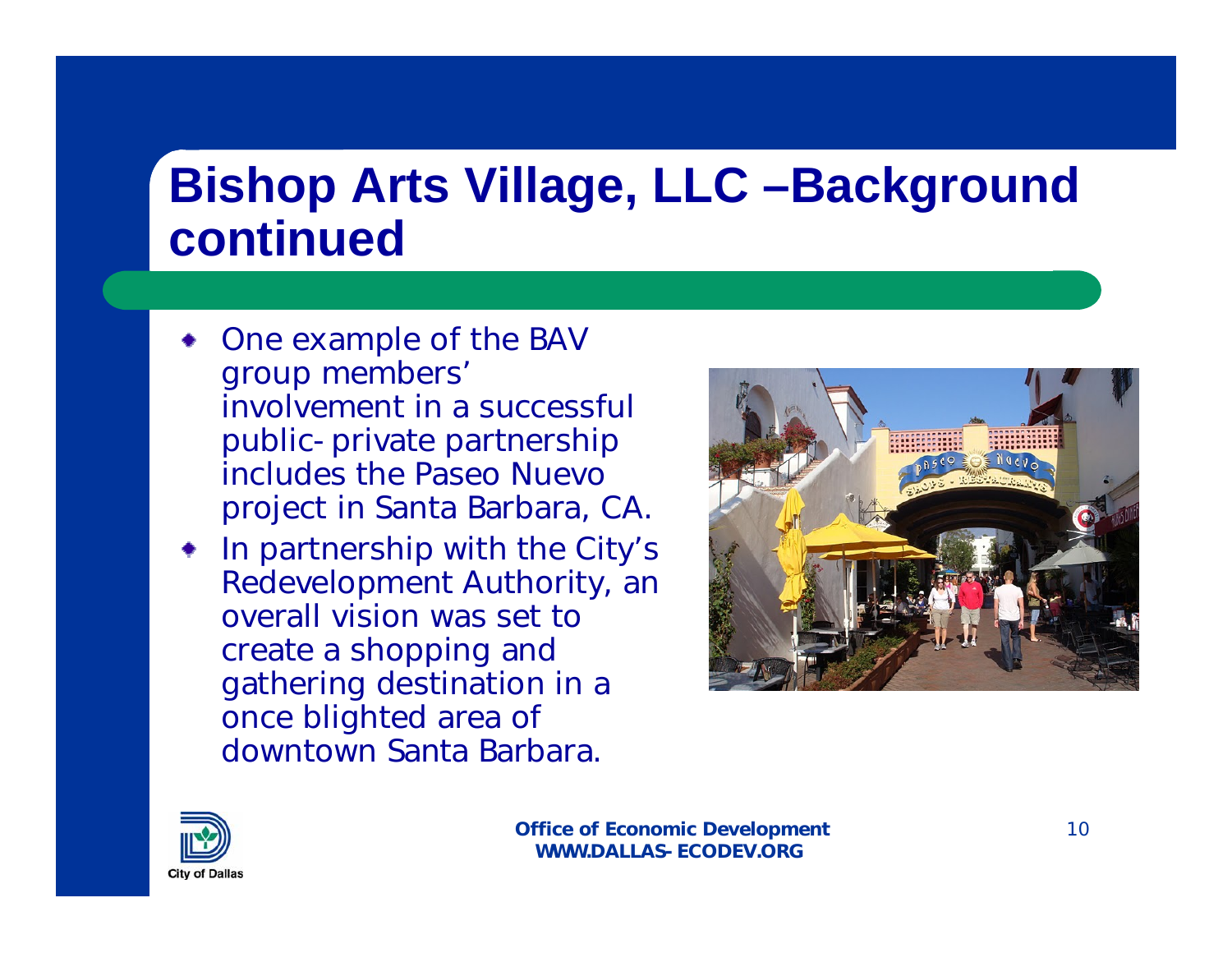### **Bishop Arts Village, LLC –Background continued**

- Paseo Nuevo, according to City staff, has been an economic engine for the City of Santa Barbara and property tax revenues in the downtown corridor have continued to grow.
- The new retail buildings were designed to be integrated into the existing downtown urban fabric.
- Both residents and tourists visit this destination.





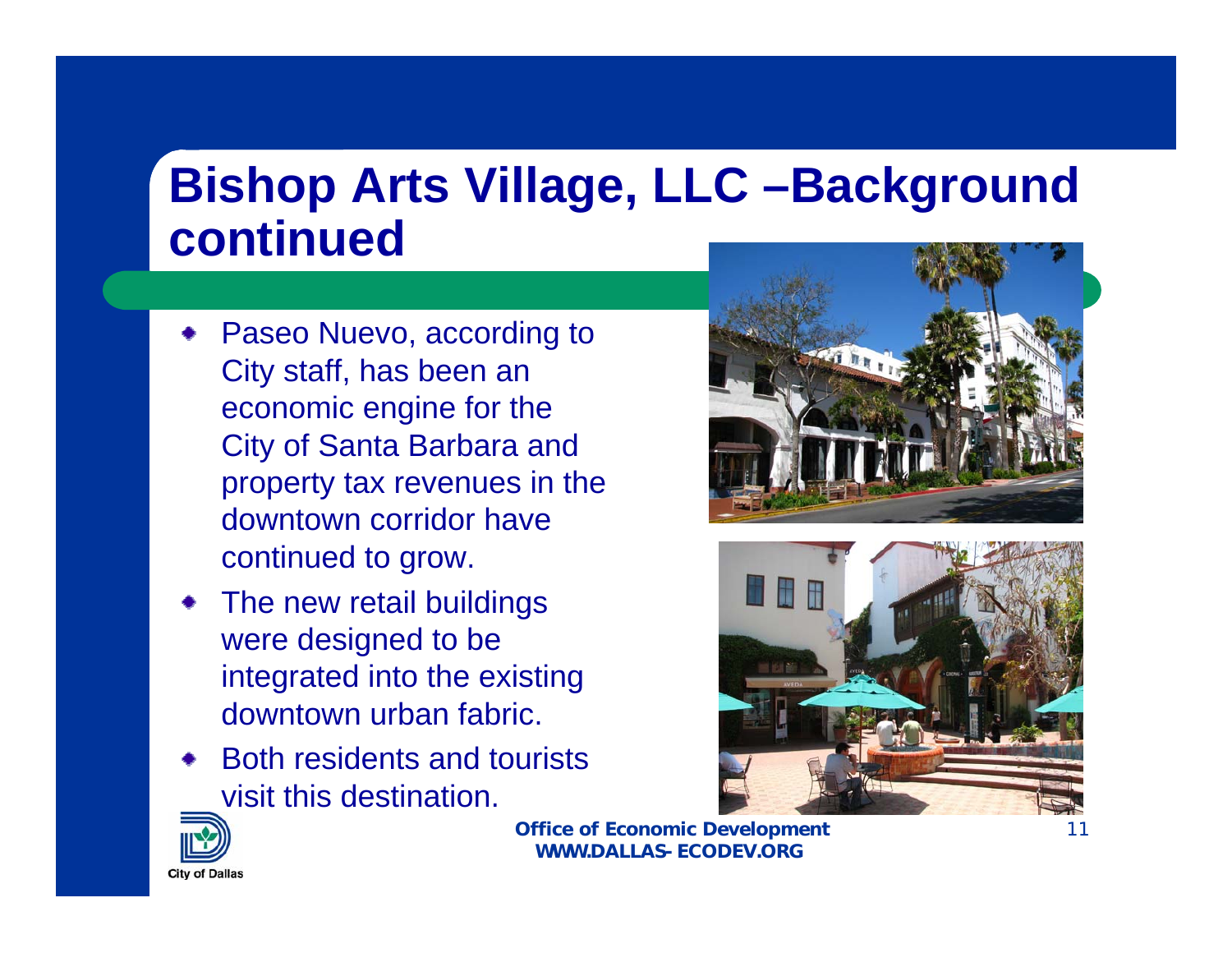#### **Recommendations**

#### • The following actions are recommended:

• Approval of an economic development grant agreement pursuant to Chapter 380 of the Texas Local Government Code in accordance with the City's Public/Private Partnership Program – Business Development Grant Program with Bishop Arts Village, LLC related to the acquisition of real estate and development of property in the City of Dallas.

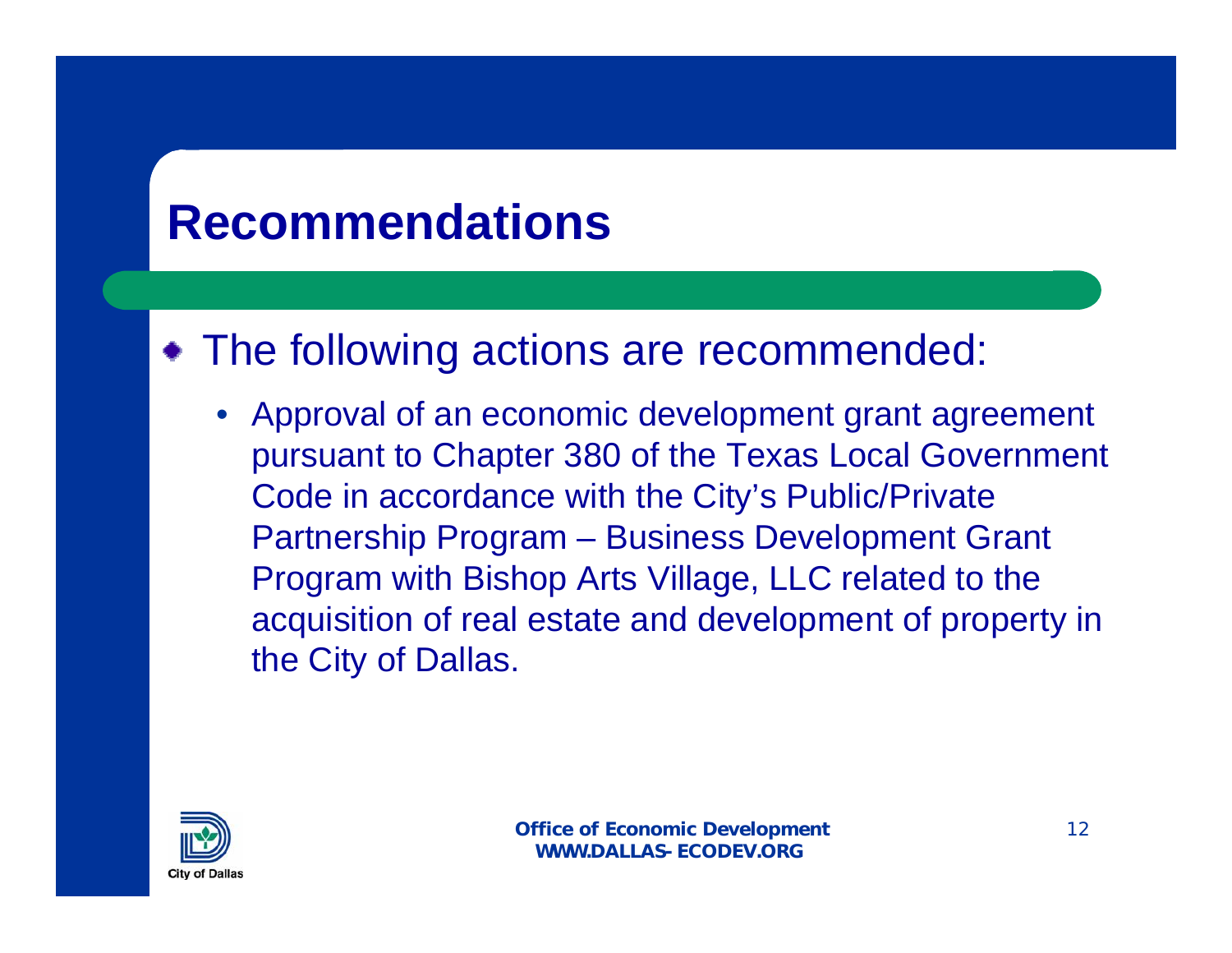#### **Appendix**

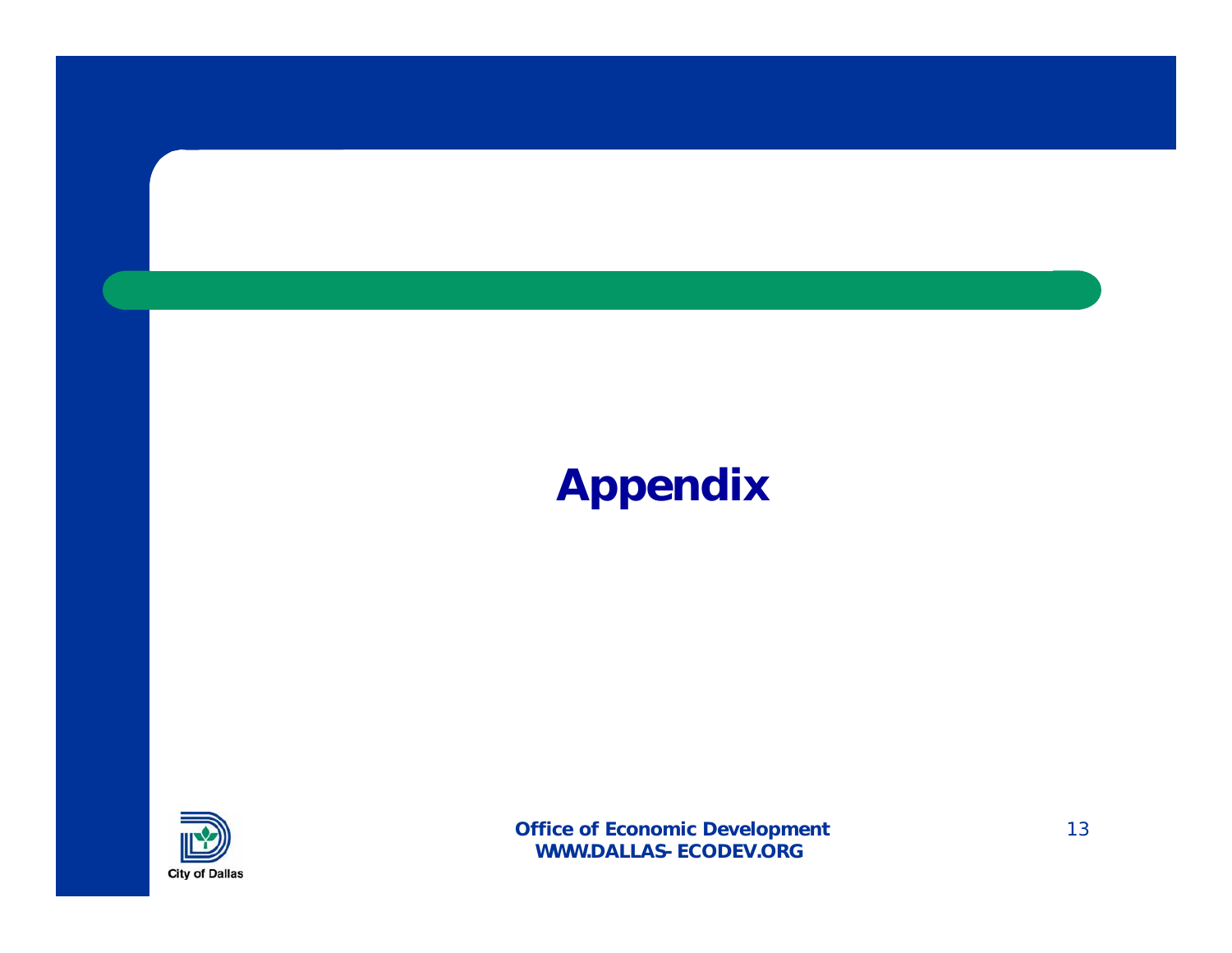### **Bishop Arts Village LLC – Additional Background**

- Principals behind the Bishop Arts Village, LLC (BAV) are a family investment trust in partnership with many enterprises, experts, and professionals and have successfully instigated, financed, and invested in a host of projects including buying, renovating, developing real estate, as well as funding, seeding and investing in new ventures. The group has structured over 25 million square feet of real estate transactions around the world with an approximate \$3 billion in value through family-owned vehicles.
- BAV is also a family investment company which has been formed in the same manner to partner with the best professionals and experts while bringing its own expertise and investment resources to infill neighborhoods in Dallas's southern sector.